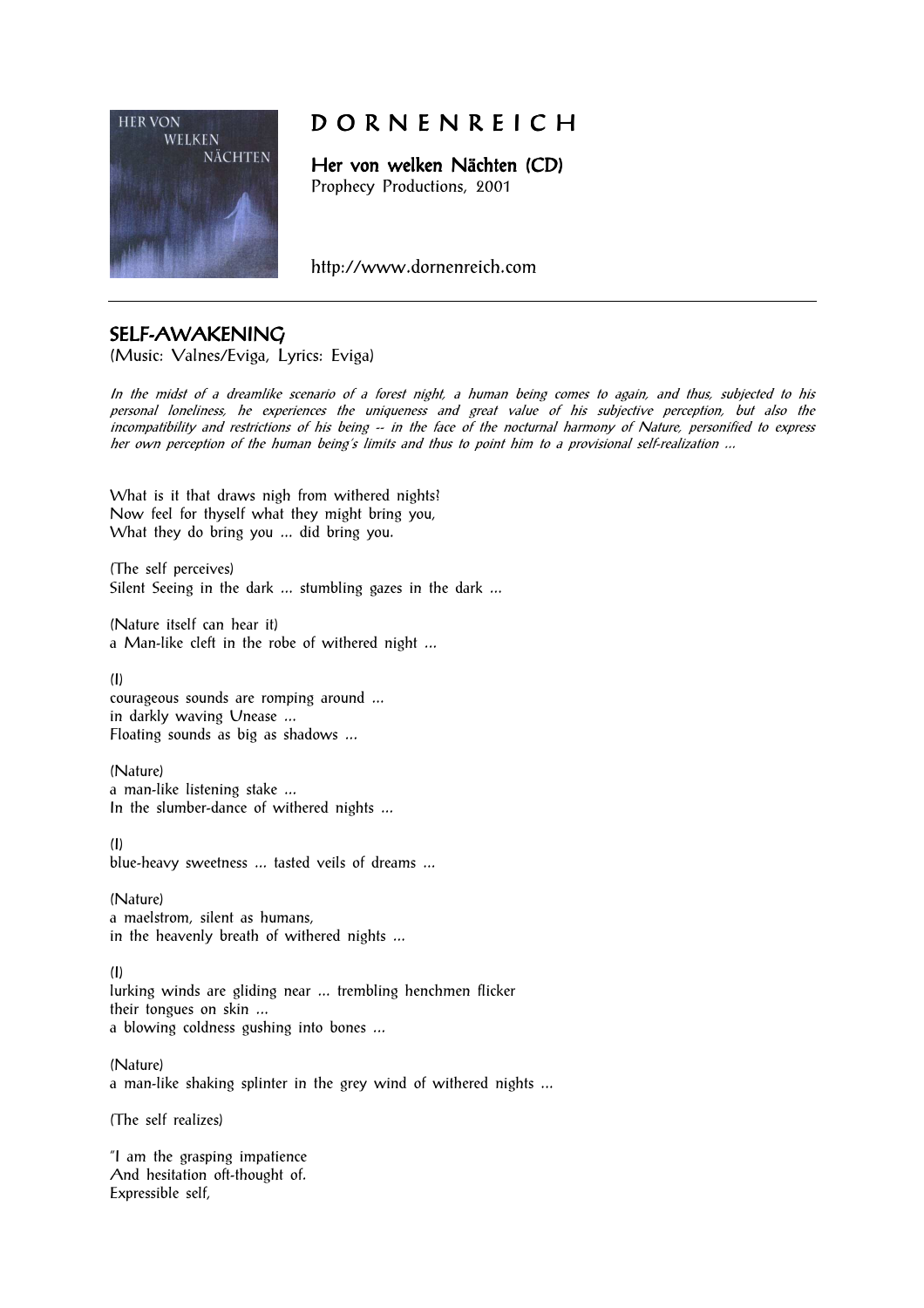A human being before the form of withered night, A human being in his own support."

### **I AM FROM WITHIN MYSELF**

(Music: Eviga/Valnes, Lyrics: Eviga)

The human being gets drunk on the wondrous uniqueness of his perception and praises the withered  $\epsilon$  late, foreboding) night as refuge and trailblazer for essential realization, yet recognising at the same moment the worldly forlornness and isolation and thus deigning to recognize in this – apparently the only – dignity of being human: his unique perception, his last and greatest burden. Desperately, the human being rages and finally freezes in the face of the numbing inexpressibility of his innermost to another (human) being, in the face of a closed-off loneliness that is just as numbing; the human being is torn between the questions how much he must, can, or may, come up with his own demands and how much he must, can, or may reach out for another human being, in order to recognize himself more truthfully – without loosing himself in the process.

What is it that draws nigh from withered night? Mostly, it lies within my senses' might ... Shimmer and shadows assemble, Voices crowd upon voices, Smells and crypts arise, Saps and poisons dip, Thorn and quill swap their place ...

From the wild weaving of my senses To become one – my perception. And this is but my sole dignity, Yet at the same time my last burden, For when my scream of falling Fades away – within me, All my 'Self' was but a vain support.

What is it that further draws nigh from withered night? Before, it welled up from my mind's shafts: The night wanders down to be my safeguard From the crude glare of the day That further leads me astray, To finish of my being myself, To stretch my skin in all worlds, To waste me helpfully.

The night, it passes my hand to me To feel how I am and who, The one who weirdly stood there for so long, The one who recognized himself only here.

From my thoughts' own strivings Flickers a sole – my – experience. And more, it is my only dignity, Yet at the same time my last burden, For when my scream of falling Fades away – within me, All my 'Self' was but a vain support.

I lack myself in you, I am lonely – I am from within myself ... and shall I remain thus?!?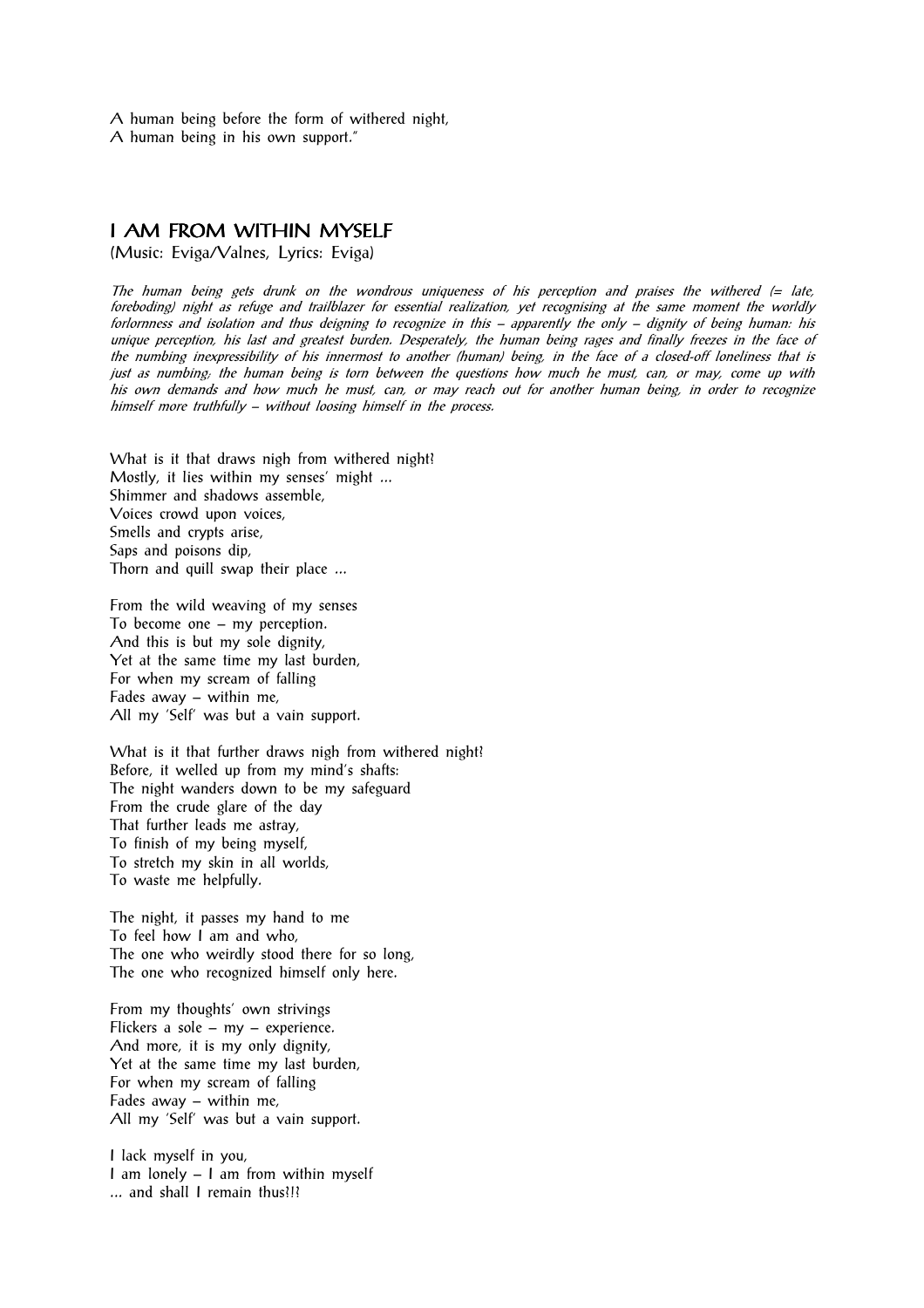### WHO IS AFRAID OF LONELINESS ?

(Music: Valnes, Lyrics: Eviga)

Taking the outward appearance of the children's game "Who's afraid of the bogeyman?", the inner voice (of the withered night or of the human being himself) implores the human being, the 'I', to recognize his personal uniqueness and, with that, his personal loneliness as something naturally inherent to his nature, and to abstain from his solitude that disowns the value of the known self and prevents the human being from becoming a friend to himself, thus denying him the opportunity to consciously, sincerely, and freely face life as well as death. In this turn towards complacency, however, the question after a subtle overbearing remains.

Voice: Who is afraid of loneliness? I: Someone. Voice: And if it really comes? I: Then I shall die from it. Voice: And if it always has been there? I: Then I shall just feel the last stab, I die more .................. wretchedly ... Lethal – sure ... lethal .................. me.

Voice: Human is lonely – is from within himself, Call thy name – liberate thyself! From loneliness that suffers all, That clothes every gaze in tears, And doing so, all too weepy Envies each and all, but not itself. Call thy name – liberate thyself! Here – Now – Deliberately

Who is afraid of loneliness?

I: No-one No-one

Voice and I: Overbearing?!?

### GARISHLY AND DARK, LIFE IS FLOWING

(Music: Valnes/Eviga, Lyrics: Eviga)

Here, the human being takes a very sober and unmasking look at his rather limited and faulty sensual perception as well as his confused and uncertain lines of thought, his only mainstay in his weltschmerz and his seeming realization of self and world. Again, a voice (of the withered night or of the human being itself) advices to not overestimate the human being's will to realization and to take into account human apathy and the self-righteousness of many. All this culminates in the central metaphor of human eyes that are only able to see in light, while all the seemingly garish lies and dark truths flow past the human being like a great river ... and thoughts die too quick to be able to follow that river anyway ...

I: What is it that draws nigh from withered night? It is myself, and so I take heed That no-one makes me understand: Though my senses point at me They are true only to themselves, I always take what they may give me As it's always been enough for surviving.

Voice: Yet, human, please Do not think of greater things!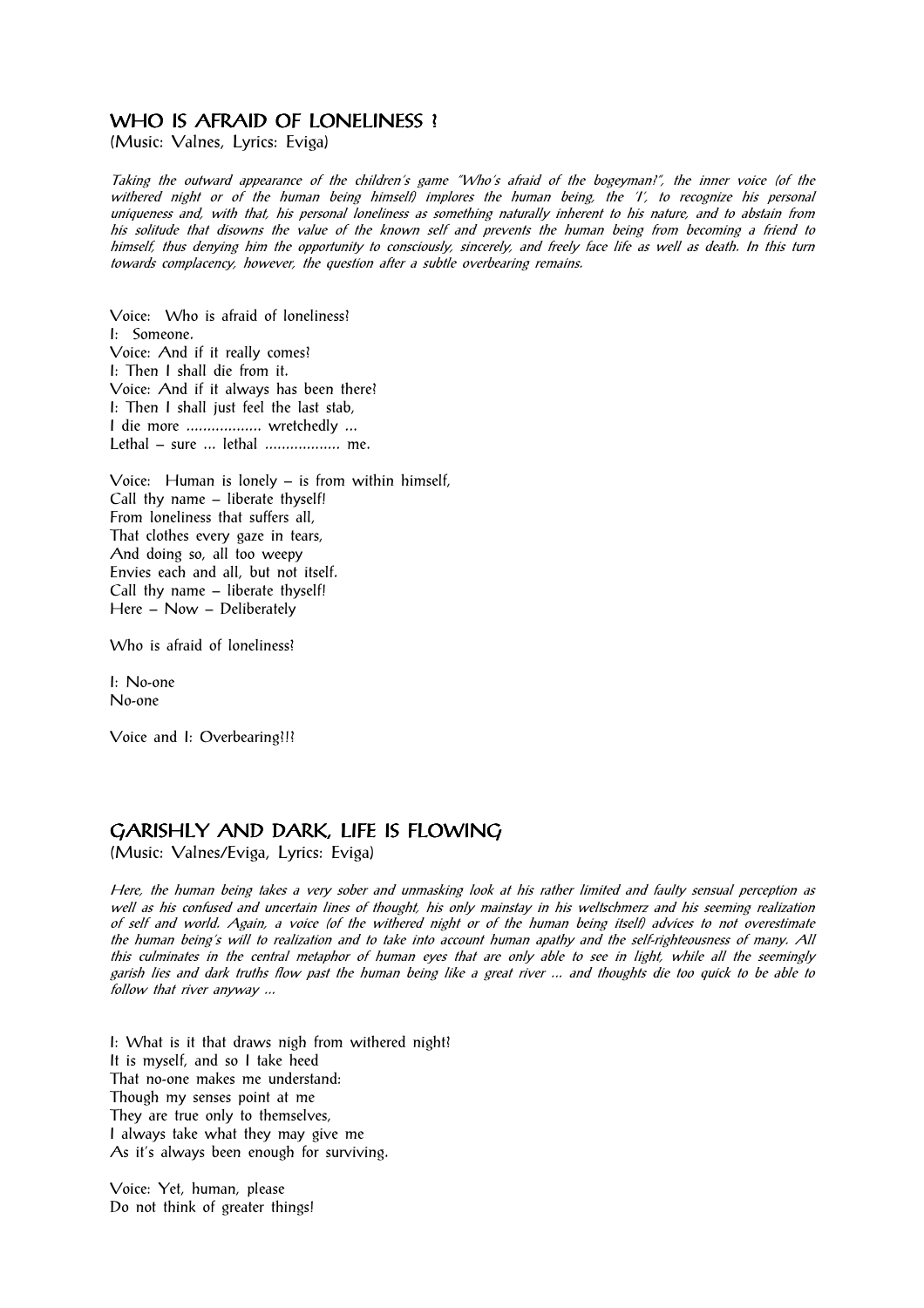A mere survival is all That shall remain.

I: What is it that draws nigh from withered night? It is myself, and so I take heed That no-one makes me understand: It is I who conceived all this, It is I who thought too much, Death suspects me of never Having awakened to life – Seeking yet blacker dreams today.

A lie is garishly shining, My truth is dark in far What draws nigh from withered night? My eyes just see in light ... My thought is dying too soon ...

## INNER-WILL IS MY WICK

(Music & Lyrics by Eviga)

In spite of the previous lyrics, the human being here believes himself – for the moment – to be on the track of the correctness (the reality and honesty) in himself, by approaching the seemingly radiating terms "intuition" and "inner voice" in his own poetic versions ("inner-will", "flicker-door", "blaze-castle") and by trying to consolidate these as an indubitable means to an absolute and straight self-realization, yet at the same time revealing the human incapacity to actually reach the said inner-will – because of a certain cowardice and because of a false weakness or rather modesty ("For even one door can harbour joy"). At the end, though, the ideal becomes reality, in the metaphor of the burning candle combining the outer life (world) with the inner life (courage, will, inner voice) of the human being – within the passion of all beings' finitude, as the candle as well as the light will fade away ...

... flicker-door, palely obtained by devious means ... ... blaze-castle, palely marvelled at ... No fear will open you, Another option you are, I sense your importance But I choose dead safety. Courage is what you demand, As courage is trusted by The correctness.

Courage, my glitter-key, Opened every door To my inner-will When I felt it more pressingly ... For even one door can harbour joy, Yet only the flicker-door tends my bliss.

If a moment is my greatest choice, The flicker-door is closed still, Only in a moment that is mine at random My inner-will is disclosed, My life free and fully enjoyed. My inner-will lives solely me, It feels but one – my – option, And if a choice would devour me, It leaves vividness with the moment, As I live in teary reality.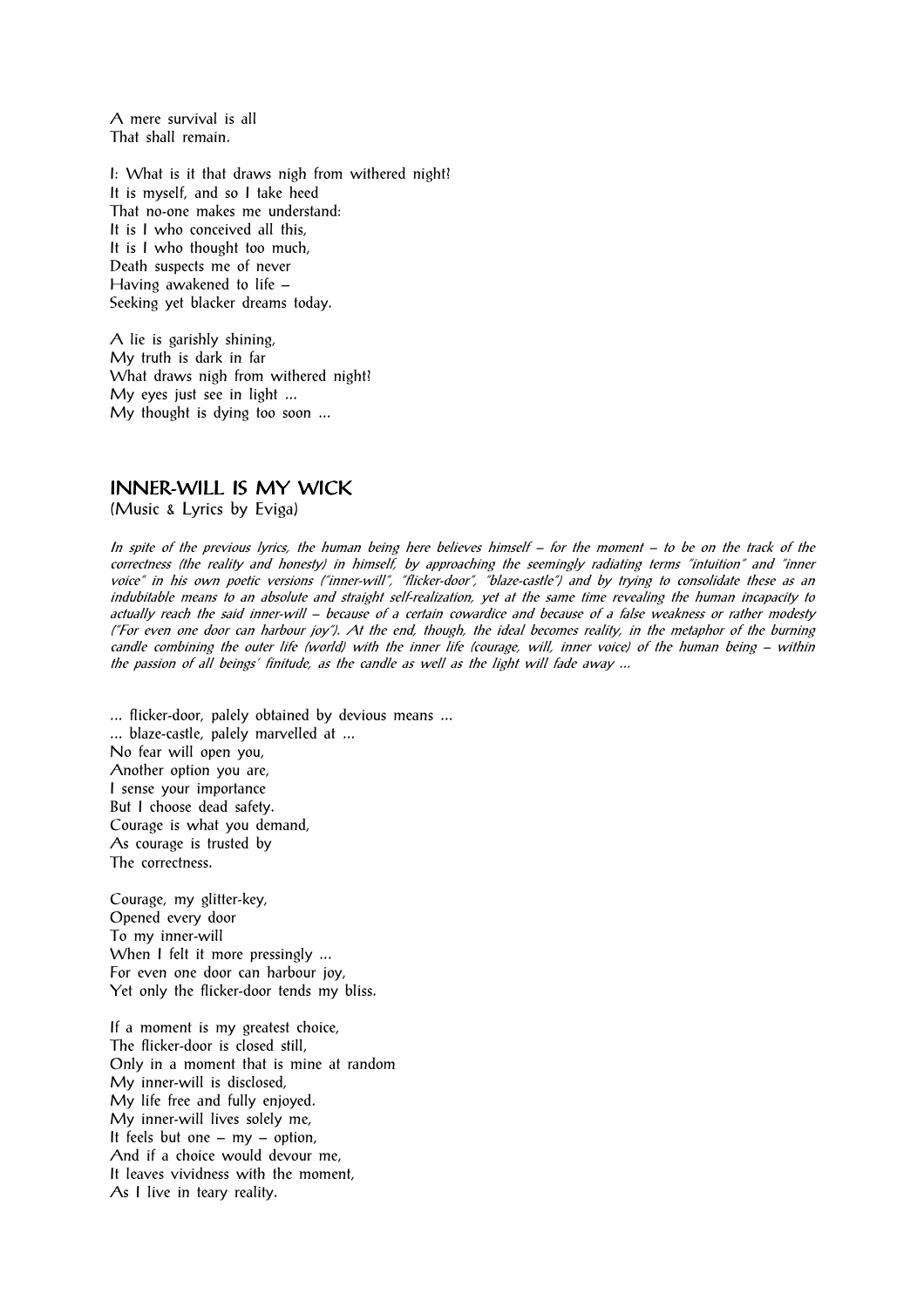My inner-will is my wick My courage is my flame In will, passion blazes "Life" is this fire's name ...

#### A MOMENT IS BLOWING HERE

(Music : Eviga/Valnes, Lyrics: Eviga)

Now the human being is faced with possibly the last realm of indubitable truth: the attaining of eternal peace of mind, granted to the human being in a consciously lived moment if he manages to perceive in this moment his most immediate personal reality. In addition, the self strives to awaken his perceptive abilities to invest the moment with happiness and to attain the essential satisfaction of his own thought, being personified as an immediate self. Above all, however, the vague and unfathomable character of it all is enthroned: "A moment is blowing here."

Keep still and sense thy feelings!

This moment am I in my life. This moment is I in my life.

Feeling is I in my life. Thought is I in my life.

What draws nigh from withered night? Eternal peace in a lived moment!?

### BLACK VIEWS DEEPEST BRIGHT LIGHTS

(Music: Valnes/Eviga, Lyrics: Eviga)

A remorseless fall of the masks ...

The human being takes himself to task – at the edge of nothingness: the madness that just has been named as the reason for the aversion to the day and its garish bustle is unmasked as a diversion from the human being's own inherent madness, as a rational incapability of the human being. Yet, as for this human being seemingly subjective perception and objective reality are one and the same, madness seems to be the genuine face of the (world's) truth in the final account. Blackness – here personifying a remorselessly perceptive human being – doesn't spare the night that has until now been celebrated, but demystifies its alleged poetry and depth as nothing else but a projection of the profundity possible to man, a suppression of the unbearable conclusion of an emptiness surrounding each and everything, including the human being. But is it not the case that objective reality and subjective perception go hand in hand again? Or is the profundity possible to man truly a divine spark in his inner nature, finding no real counterpart in the outer nature of the world? So many questions ... speech and contradiction within one sentence ... and the sad hero is blackness, the yearning human being that sacrifices everything, and above all, himself, believing and feeling to see through all the evil games, the lively dangling over the abyss of this worldly being. And even though he is threatened by self-doubt and world-doubt, he pines for something ... something he is not able (or not allowed?) to name himself.

Day – blackness shies away from glitter-rank-flood, The dragging mill that only rests on the nightside. Madness I apparently flee from here, (Only) the last shield of my madness, (Seemingly) the well of nameless fears, The winding picture of all truth.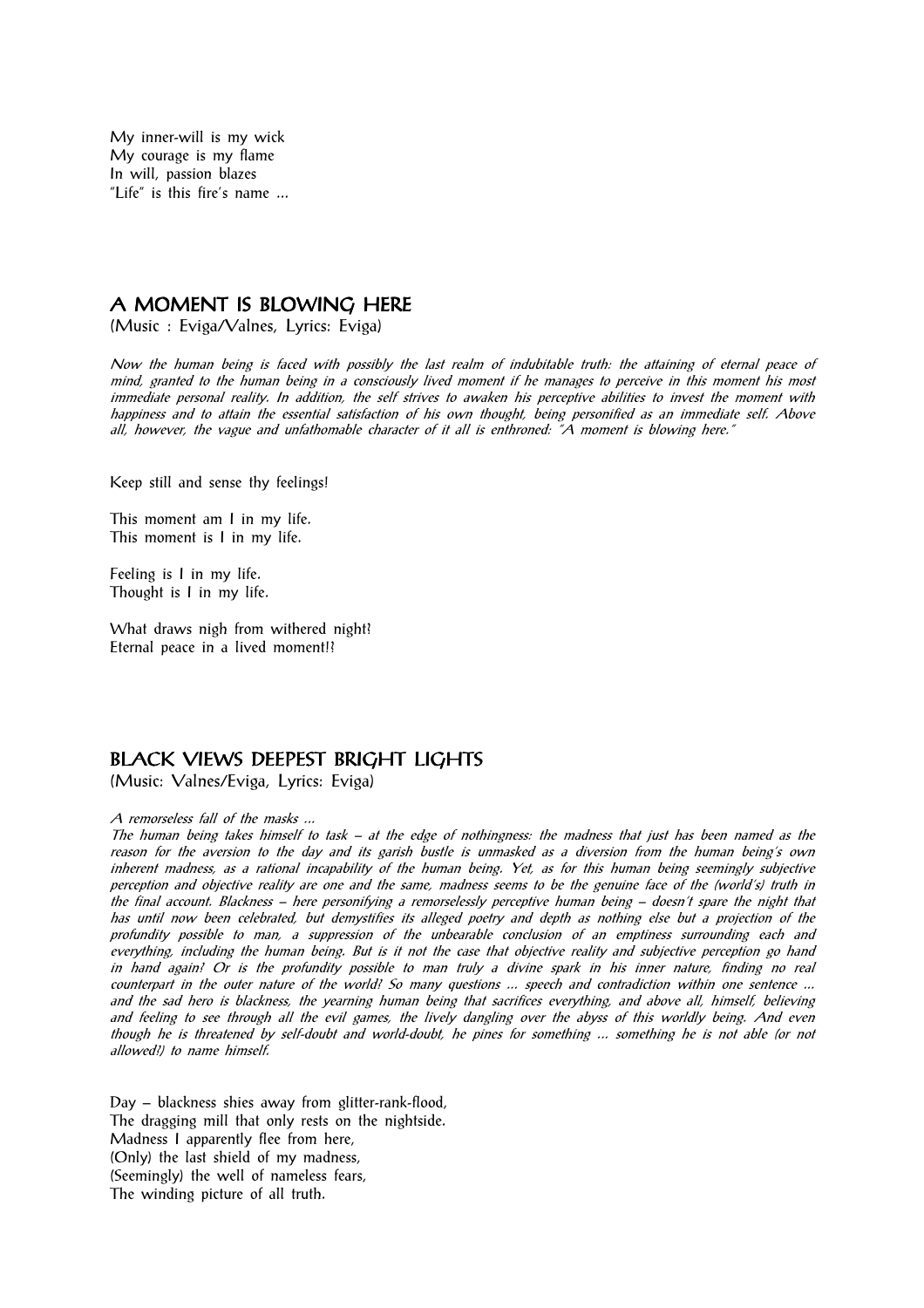Night – blackness views moderate nothingness, The heavy shine of moonlight. The profundity I view therein Is (but) my own profundity's reflection, (Seemingly) the last witness of silent longing, The last shield of all emptiness.

Blackness views deepest bright lights, Sun – moon, the rigid dance, Mildly shunning all paths, Dangling to and fro in the abyss And envying my dreams. – Blackness sees through –

– Blackness is full of yearning –

### SURGE OF GRIEF

(Music: Eviga/Valnes, Lyrics: Eviga)

More and more, the human being realizes in all his questions and sentiments the grimace of truth, the tragedy, but by doing so, he strengthens himself and views the incredible passion and sorrowful dynamics of living in this world as the moment's surge of grief. Nature's pure intensity is now revealed to the human being, and he cries out: "Surge of grief – I drink tears, I gather strength."

Questions looming over questions, And there's no-one with enduring answers As to what is loneliness, what correctness, What is courage and conceit, What are love, friend and foible, And as to what all of you ... riddles really are.

Some thoughts reach for the heart As the force of all pains, Yet this bittersweet trembling Is my pulse of intense living.

Surge of grief – I drink tears, I gather strength.

I think and question and cry a lot, I am silent and silent and sickly vacant, I feel and question and cry a lot more, I keep on yearning – I am very.

Some sentiments reach for the heart As the force of all pains, Yet this bittersweet trembling Is my pulse of intense living.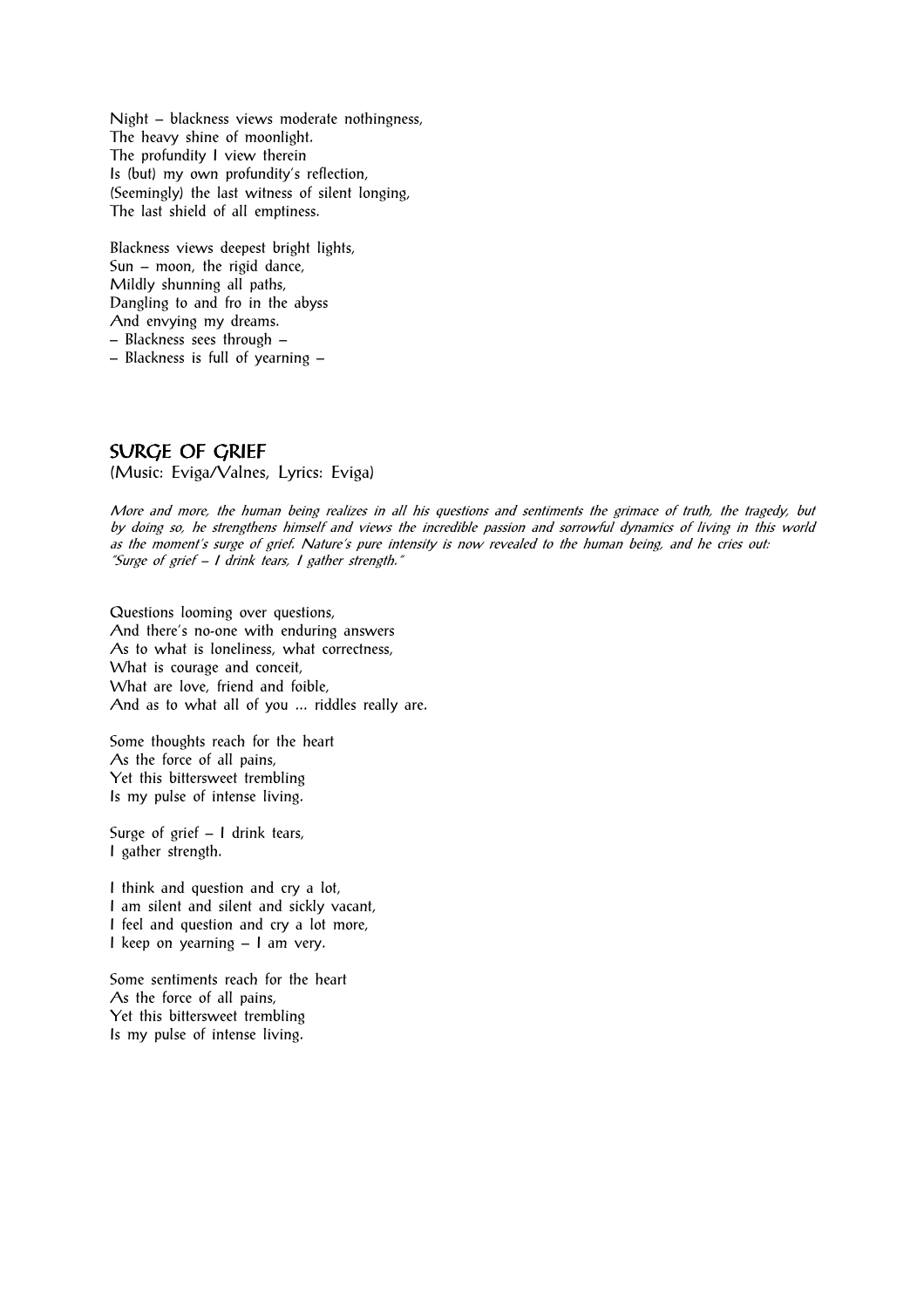### MY AUDIENCE - THE MOMENT

(Music & Lyrics by Eviga)

The final conclusion ...

The human being now apparently sees the light, he remembers the purity of his perception and the patience and alertness of his childhood; the human being now understands how to classify time and transience.

And now – "in the morning of withered nights" – he is able to entrust himself with an order and a security as he views time allegorically or rather personified as Nature in blazing colours, as "a play of light of a child-like being"; now, he no longer needs to feel lonely, and moreover, he wins time as a benevolent observer and witness to his uniqueness – and as a friend.

(The ideal expressed herein is without a doubt based on a considerable amount of narcissism. So be it. To narcissistically reach for the stars generally seems more agreeable to me than wallowing in self-denying depression and castigation.)

And not until the human being knows nothing more to reveal – frozen in body and mind – does the worldly time (the ceaseless curiosity) loose its interest – enter (otherworldly) Death (as a new audience) ...

(Maybe a naïve, but conciliatory and harmonious final performance.)

The child I once was used to gaze silently and longer, It rested on the air ... But sometime I broke out of myself. I fell into time, yet sadly not infinitely far ... My rock of crashing: Transience. And while for years my gaze Glided over pieces of broken thoughts, Able only to widen in pain, time flew in my Shadow, and sadly, stealthily pushed Me.

Only in the morning of withered nights, when free of broken pieces the gaze Stretched, I saw in all its fullness the Time that called herself "My life", yes, the one I've known as a child, A play of light of a child-like being, with a gaze of Changing colours, Desiring me, yes: me.

In soft syllables her gaze glided:

"I am thy sole audience, So confide in my nature, Let me see where the gaze through you ends And let me feel myself with your skin, I experience what is real to you. I am thy sole audience, So believe in my nature, I fancy what your mind built up. Be I am with you within you."

Wildly, she cuddled up to my mortal remains,

Giddy ashes spoke of "wind", She is curiosity – the ceaseless one, The refugee from dust would call it "haste."

She took my gestures, As I meant them most intensely, And ere I yearned "ToBeAlone", She streamed through my whole being, Slow, dark, full and gentle ...